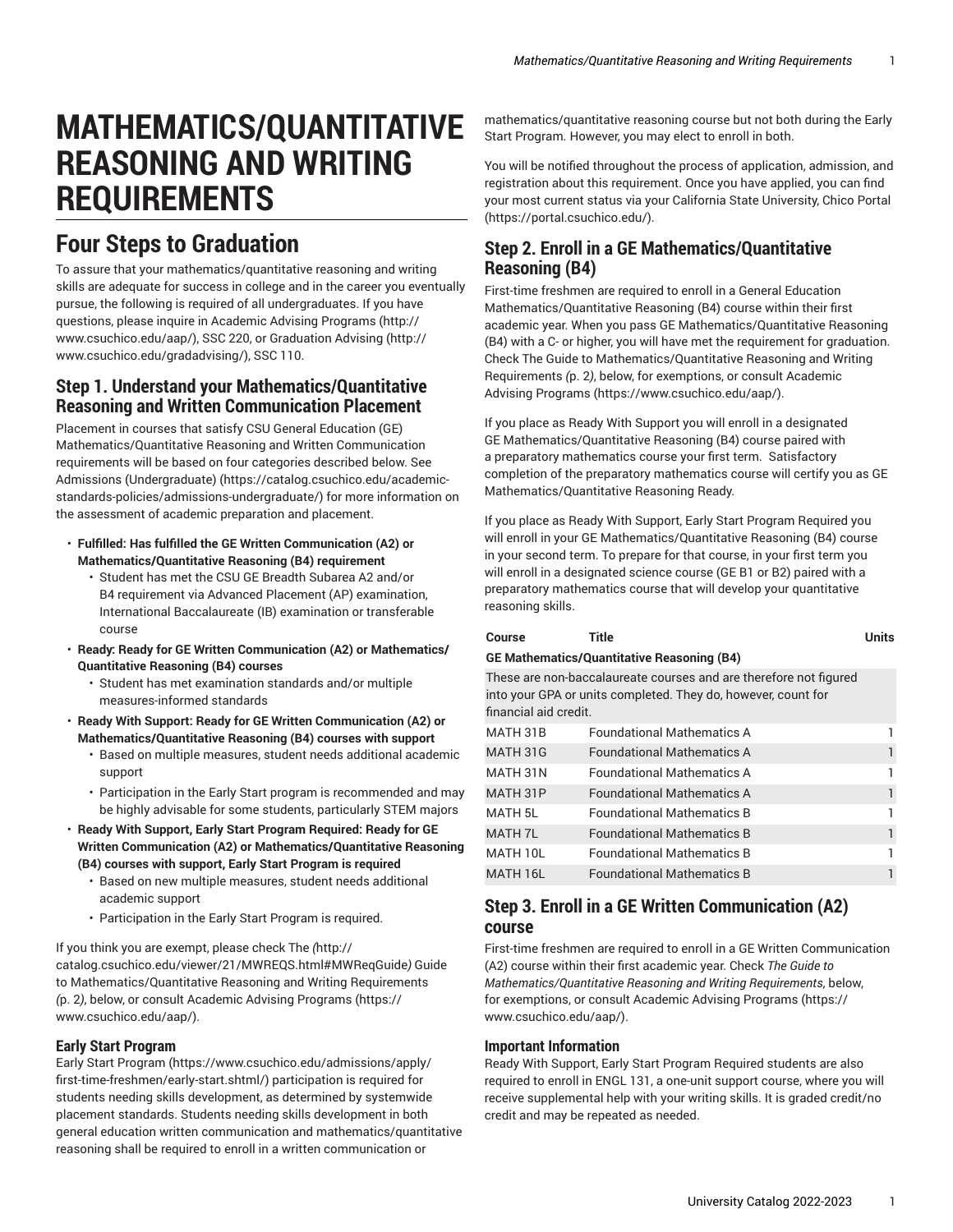### **Step 4. Complete four Writing (W) courses**

Writing Across the Curriculum [\(EM 17-009](https://www.csuchico.edu/pres/em/2017/17-009.shtml/) [\(https://www.csuchico.edu/](https://www.csuchico.edu/pres/em/2017/17-009.shtml/) [pres/em/2017/17-009.shtml/](https://www.csuchico.edu/pres/em/2017/17-009.shtml/))) is a graduation requirement and may be demonstrated through satisfactory completion of four Writing (W) courses listed below.

- 1. A GE Written Communication course (see Step 1).
- 2. A lower- or upper-division Writing (W) course.
- 3. An upper-division Writing (W) course in or specified by the department of the major.
- 4. The upper-division Writing (W) course serving as the Graduation Writing Assessment Requirement (GW) course in your major (see Step 5).

#### **Step 5. Take and pass the Graduation Writing Assessment Requirement (GW) course in your major**

All students must demonstrate competency in writing skills as a requirement for graduation. Information on currently available ways to meet this graduation requirement may be obtained from [Academic](https://www.csuchico.edu/aap/) Advising [Programs](https://www.csuchico.edu/aap/) ([https://www.csuchico.edu/aap/\)](https://www.csuchico.edu/aap/).

You are required to take and pass the Graduation Writing Assessment Requirement (GW) course in your major with a grade of C- or higher in order to graduate, so it is important to talk with your advisor every semester and plan your schedule carefully.

You will not be allowed to enroll in the GW course in your major until you have met the GE Written Communication (A2) requirement. Faculty teaching GW courses will not allow you to sit in, audit, or enroll later in the semester.

Some departments change their GW course from time to time, and your GW requirement is determined by the semester in which you take the course, not by catalog rights. If you are not sure what the GW course in your major is or when it is offered, see your major advisor immediately.

## <span id="page-1-0"></span>**The Guide to Mathematics/Quantitative Reasoning and Writing Requirements**

| <b>RequiremenGE</b> | (B4) course or higher.<br>with a<br>grade of C-<br>or higher. | <b>GE Written Lower-</b><br><b>Mathematic Communica or upper-</b><br>Quantitative (A2) with a division<br>Reasoning grade of C- Writing (W) division | course.                                    | Major-<br>designated GWAR<br>upper-<br>Writing (W) with a<br>course. | <b>GWAR:</b><br>course in<br>the major<br>grade of C-<br>or higher.                                                                        |  |
|---------------------|---------------------------------------------------------------|------------------------------------------------------------------------------------------------------------------------------------------------------|--------------------------------------------|----------------------------------------------------------------------|--------------------------------------------------------------------------------------------------------------------------------------------|--|
| Who                 | All<br>unless<br>exempt<br>(see<br>below).                    | All<br>undergraduatiesdergraduatiesdergraduatiesdergraduatiesision<br>unless<br>exempt<br>(see<br>below).                                            | All<br>unless<br>exempt<br>(see<br>below). | All                                                                  | All upper-<br>undergraduate:<br>(must have<br>completed<br><b>GE Written</b><br>Communication.<br>(A2) with a<br>grade of C<br>or higher). |  |

| What                              | GE<br>Quantitative (A2)<br>Reasoning course.<br>(B4)<br>course.                                                                                              | <b>GE Written Lower-</b><br>Mathematic Communica or upper-                                                                                                                                   | division<br>Writing (W) division<br>course.                          | Major<br>designated<br>upper-<br>Writing (W)<br>course.                                                                                           | Upper-<br>division<br>course:<br>practical<br>applications<br>of writing<br>in major.                                                                                                                                                |  |
|-----------------------------------|--------------------------------------------------------------------------------------------------------------------------------------------------------------|----------------------------------------------------------------------------------------------------------------------------------------------------------------------------------------------|----------------------------------------------------------------------|---------------------------------------------------------------------------------------------------------------------------------------------------|--------------------------------------------------------------------------------------------------------------------------------------------------------------------------------------------------------------------------------------|--|
| When                              | Enroll<br>in a GE<br>Reasoning within first<br>(B4) course academic<br>within first year.<br>academic<br>year.                                               | Enroll in a<br><b>GE Written</b><br>Mathematic Communicationsper-<br>Quantitative(A2) course division                                                                                        | Enroll in<br>a lower-<br>Writing<br>(W) course<br>or junior<br>year. | Enroll in<br>the major-<br>designated junior or<br>upper-<br>division<br>Writing<br>sophomore (W) course<br>junior or<br>senior year. (A2) with a | In most<br>majors,<br>senior<br>vear after<br>passing<br><b>GE Written</b><br>Communication<br>grade of C-<br>or higher.                                                                                                             |  |
| <b>Where</b>                      | Any<br>college or<br>university;<br>an<br>equivalent<br>transfer<br>course will course will<br>meet this                                                     | Any<br>college or<br>university;<br>an<br>equivalent<br>transfer<br>meet this<br>requirement requirement                                                                                     |                                                                      |                                                                                                                                                   | Chico State Chico State Chico State                                                                                                                                                                                                  |  |
| Why                               | Minimum<br>verification for<br>of math<br>literacy.                                                                                                          | academic<br>writing.                                                                                                                                                                         | of<br>academic<br>writing.                                           | Preparation DevelopmenPreparation Verification<br>for<br>academic<br>writing in<br>the major.                                                     | of writing<br>proficiency<br>appropriate<br>for major.                                                                                                                                                                               |  |
| <b>Compliance No</b><br>e:<br>э۱. | graduation<br>without<br>passing<br>grade (C-<br>or higher)<br>in GE<br>Mathematic course)<br>Quantitative and no<br>Reasoning graduation<br>(B4)<br>course. | No<br>admittance to certify<br>to upper-<br>division<br>writing<br>requirement Writing<br>(GWAR<br>if no<br>passing<br>grade (C- or<br>higher) in<br><b>GE Written</b><br>Communica<br>(A2). | Must pass<br>of<br>University                                        | Must pass<br>to certify<br>completion completion course in<br>of<br>University<br>Writing<br>Requiremen Requiremen graduate.                      | Must pass<br><b>GWAR</b><br>each major<br>with C- or<br>higher to<br>The<br>satisfactory<br>grade<br>certifies<br>writing<br>proficiency<br>and<br>satisfies<br>the<br>graduation<br>writing<br>assessment<br>requirement<br>(GWAR). |  |
|                                   |                                                                                                                                                              |                                                                                                                                                                                              |                                                                      |                                                                                                                                                   |                                                                                                                                                                                                                                      |  |